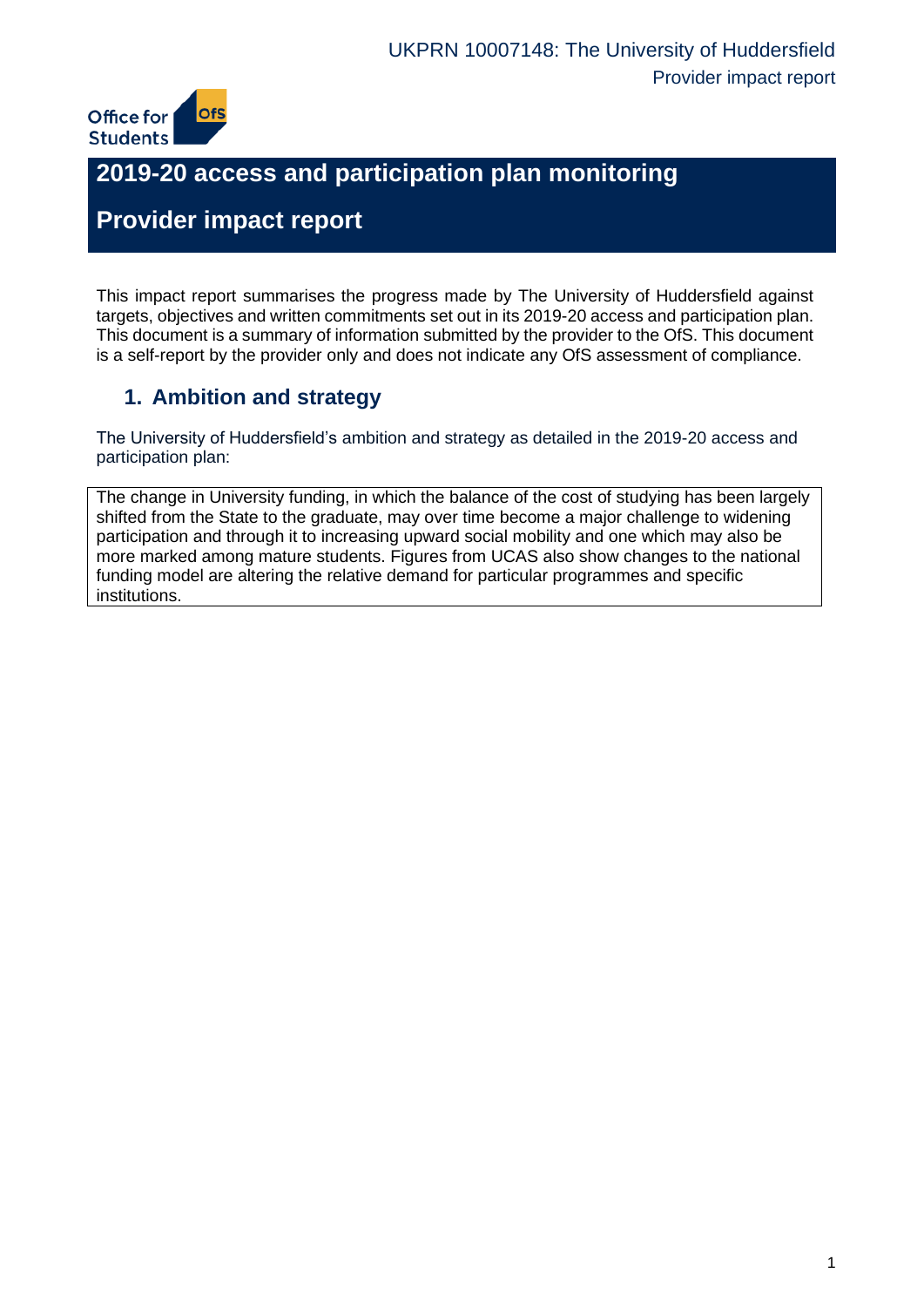In response we have continued to review our portfolio, withdrawn all degree programmes which our research suggests will not fare well in the new environment, and between 2011/12 and 2012/13 transferred the undertakings from our remote campuses in Oldham and Barnsley to local FE providers. We have also streamlined the range of content we offer in every degree programme, and increased the efficiency and effectiveness of assessment. We are using our relationships with professional bodies and employers to ensure our content is relevant and that all students experience meaningful and relevant work-related learning as part of their programme of study. We are enhancing our already excellent student support mechanisms and ensuring our infrastructure is of the highest quality and fit for purpose. Working closely with our Students' Union we are also taking steps to identify and support students who may be at greater risk of withdrawing from their studies. Given our analysis of the particular issue posed for BME students in progression and success, we are developing our understanding of the challenges affecting these groups and the activities we are putting in place to address them. In our view these developments will help ensure we retain our current market advantage, and offer students excellent value for their investment in our programmes.

Our intended spend on access, student success and progression is just over £7m, representing 22.2% of our higher fee income.

Given the continuing success of our measures to ensure access to our courses is available across the society, we have decided to rebalance our spending towards work in ensuring progression and success.

Our approach to financial support has been shaped by the strong input of the Students' Union, who argued very clearly for the importance of cash support in the first year for our most disadvantaged students. This view from our students is supported by the emerging evidence so far in 2015-16, when we have seen a significant drop in withdrawal and suspension among our year-one undergraduate students as against the situation in 2014-15. We will therefore continue to develop the Scholarship for eligible Home/EU students on the model approved last year, at £1000 paid as a cash sum in the first year of study only. Eligibility is all students that are UK/EU for fees and have a household income of less than £25,000 and more than 120 UCAS points on entry.

White working-class boys – we will continue to monitor this aspect of our work, which is well supported by our developing range of activity, and do not see the need to set targets in terms of access.

Part-time students - We have no intention to take any strategic steps to reduce our commitment to those important aspects of part-time provision that remain, and we have held our fees at a relatively low level, and so although there is likely to continue to considerable fluctuation in numbers year-on-year, we would see no need to set targets in relation to this aspect of our provision but will continue to monitor the situation closely. Given that the main change of recent years has related to NHS funding issues, the introduction of nursing degree apprenticeship programmes from June 2018 will look to address this drop in numbers but the university will continue to monitor.

Mature students - As with part-time students, we have no intention to reduce our involvement in the aspects of activity which engage mature students, and therefore although there is the potential for some volatility in numbers year by year, we do not see a reason to set targets in this area.

BME students – As a result of the performance gap identified above, we have further developed actions against the target set last year to improve that performance by 1 %-point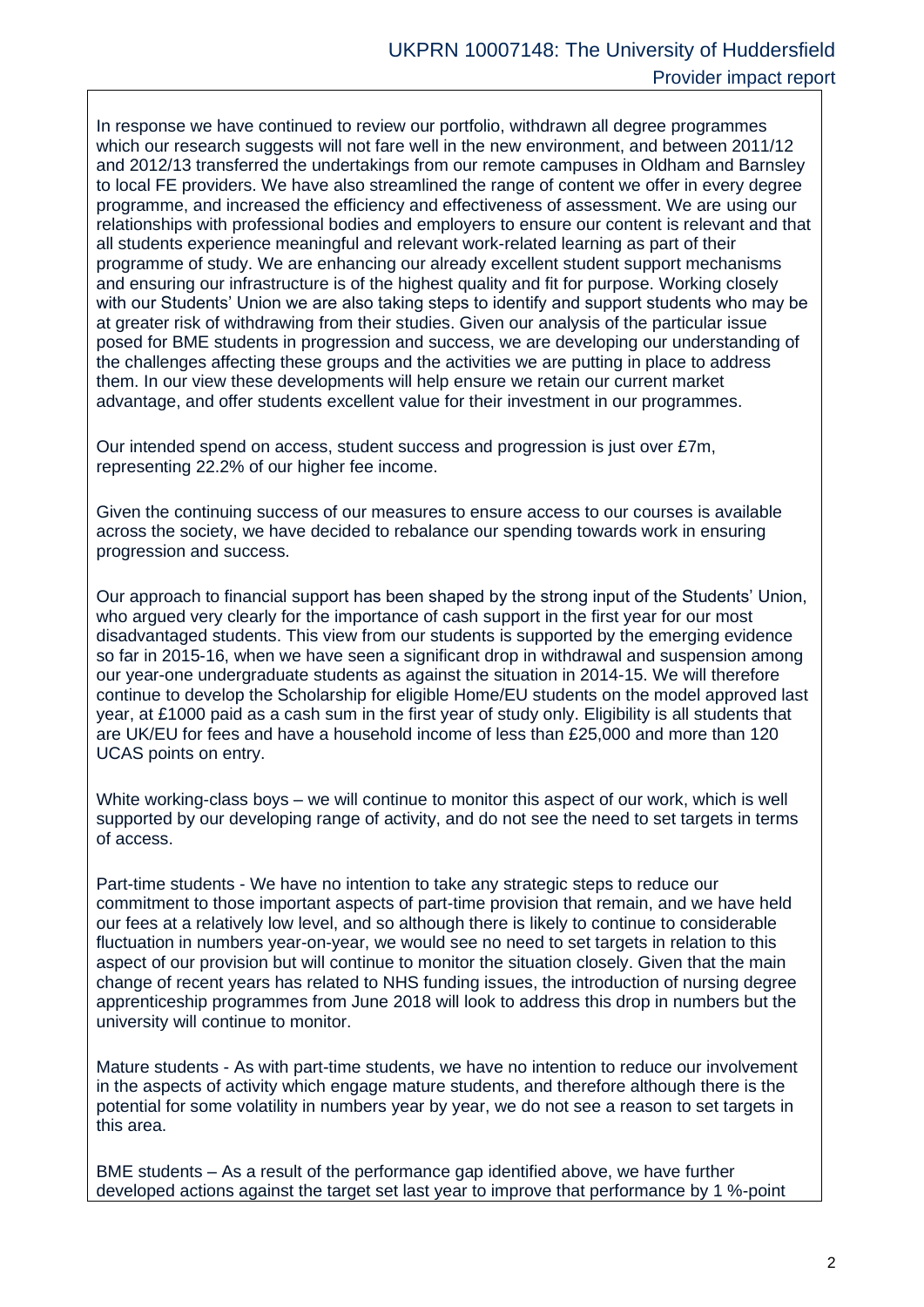#### UKPRN 10007148: The University of Huddersfield

#### Provider impact report

per year to focus our continued work to address this issue. This year we have added an additional target to reduce the performance gap in 'good degrees' by 0.5% per year.

Degree Apprenticeships – The University is actively exploring opportunities for higher/degree apprenticeships, where these are appropriate within its overall teaching and learning and other strategies, and has projects currently under development in its School of Human and Health Sciences including through collaboration with Go Higher West Yorkshire (GHWY).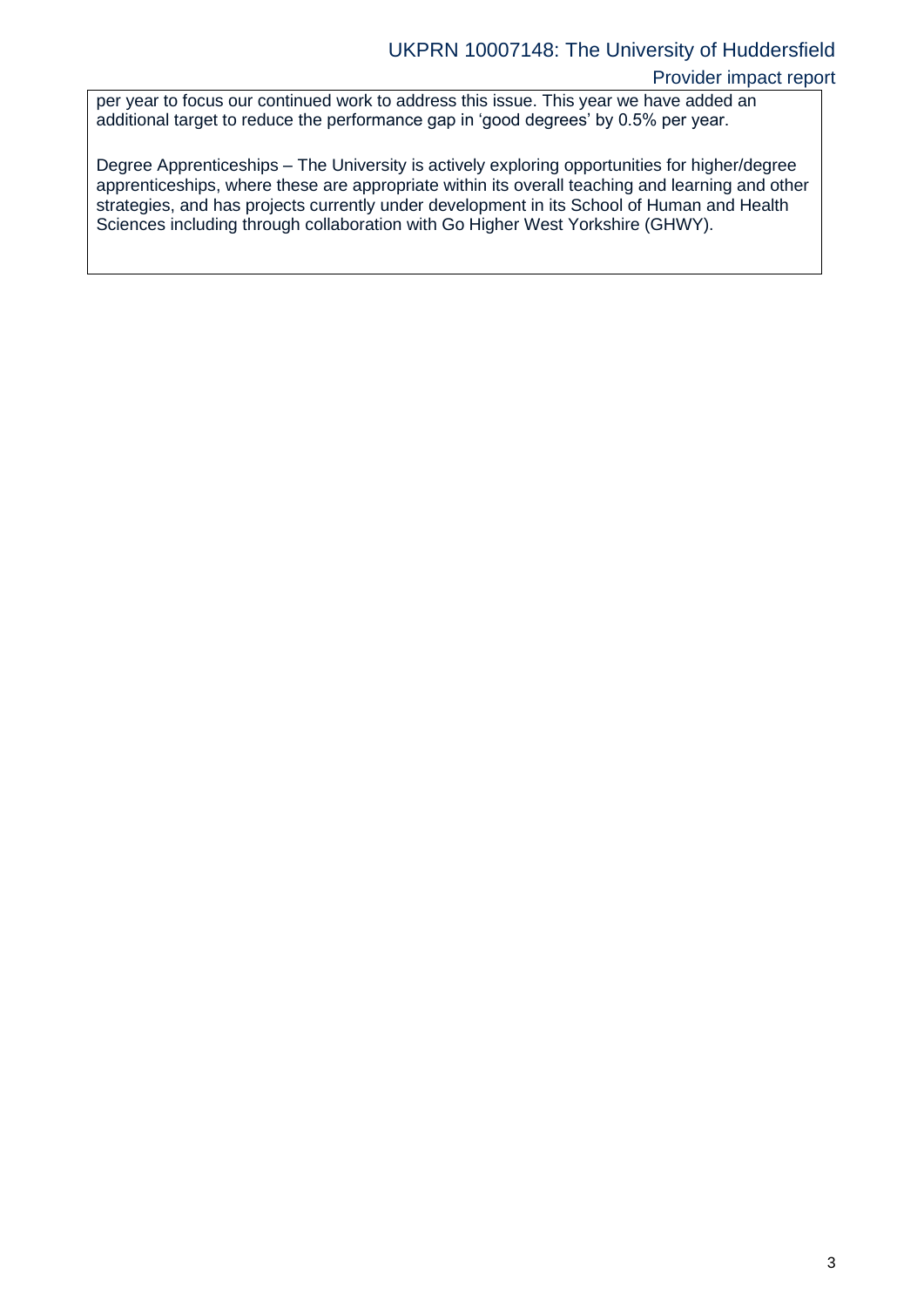### **2. Self-assessment of targets**

The tables that follow provide a self-assessment by The University of Huddersfield of progress against the targets approved in its 2019-20 access and participation plan.

Please note the tables contain only a summary of target milestones approved in 2019-20 access and participation plans. Full information can be found in Table 8a - statistical targets and milestones and Table 8b -**Other milestones and targets** of The University of Huddersfield's 2019-20 [access and participation](https://www.officeforstudents.org.uk/advice-and-guidance/the-register/search-for-access-and-participation-plans/#/AccessPlans/) plan.

Any optional commentary provided against the targets is given in [Annex B.](#page-10-0)

#### <span id="page-3-0"></span>**Statistical targets and milestones**

| Reference<br><b>Number</b><br>(lifecycle)<br>stage) | <b>Description</b>                                                                                                                      | <b>Baseline</b><br>year | <b>Baseline data</b> | 2018-19 milestone | 2019-20 milestone | <b>Units of</b><br>target                | <b>Comparison</b><br>year | <b>Actual</b><br>performance<br>in comparison<br>year | <b>Target self-</b><br>assessment |
|-----------------------------------------------------|-----------------------------------------------------------------------------------------------------------------------------------------|-------------------------|----------------------|-------------------|-------------------|------------------------------------------|---------------------------|-------------------------------------------------------|-----------------------------------|
| T16a_01<br>(Access)                                 | Aim to maintain current high levels<br>of entrants from lower Social<br>Classes, despite changes to<br>recruitment markets              | 2012-13                 | 46.5                 | $\bf 0$           | $\overline{0}$    | N/A (see<br>description /<br>commentary) | 2019-20                   |                                                       | Expected<br>progress              |
| T16a_02<br>(Access)                                 | Aim to increase level of entrants<br>from low participation<br>neighbourhoods closer to our<br>benchmark                                | 2012-13                 | 17.6                 | 18                |                   | 18 Percentage                            | 2019-20                   |                                                       | 15.4 No progress                  |
| T16a_03<br>(Student<br>success)                     | Aim to continue trend of<br>improvement in retention of young<br>entrants from low participation<br>neighbourhoods towards<br>benchmark | 2012-13                 | 10.5                 | 9.3               |                   | 9 Percentage                             | 2018-19                   | 9.4                                                   | <b>Expected</b><br>progress       |
| T16a_04<br>(Student<br>success)                     | Aim to continue trend of<br>improvement in retention of young<br>entrants from other<br>neighbourhoods to be better than<br>benchmark   | 2012-13                 |                      | 6.7               |                   | 6.6 Percentage                           | 2018-19                   |                                                       | 8.5 No progress                   |
| T16a_05<br>(Student<br>success)                     | Aim to maintain current<br>performance above benchmark                                                                                  | 2012-13                 | 8.6                  | 8.6               |                   | 8.6 Percentage                           | 2019-20                   | 8.1                                                   | Expected<br>progress              |
| T <sub>16a_06</sub><br>(Access)                     | Percentage of our students with<br>household income below £25,000                                                                       | 2014-15                 | 45.7                 | 45.7              | 45.7              | Percentage                               | 2019-20                   | 46.1                                                  | Expected<br>progress              |
| T <sub>16a_07</sub><br>(Student<br>success)         | Percentage of UK non-white<br>students that acheive a first or<br>upper second                                                          | 2014-15                 | 57.76                | 60.76             |                   | 61.76 Percentage                         | 2019-20                   | 79                                                    | Expected<br>progress              |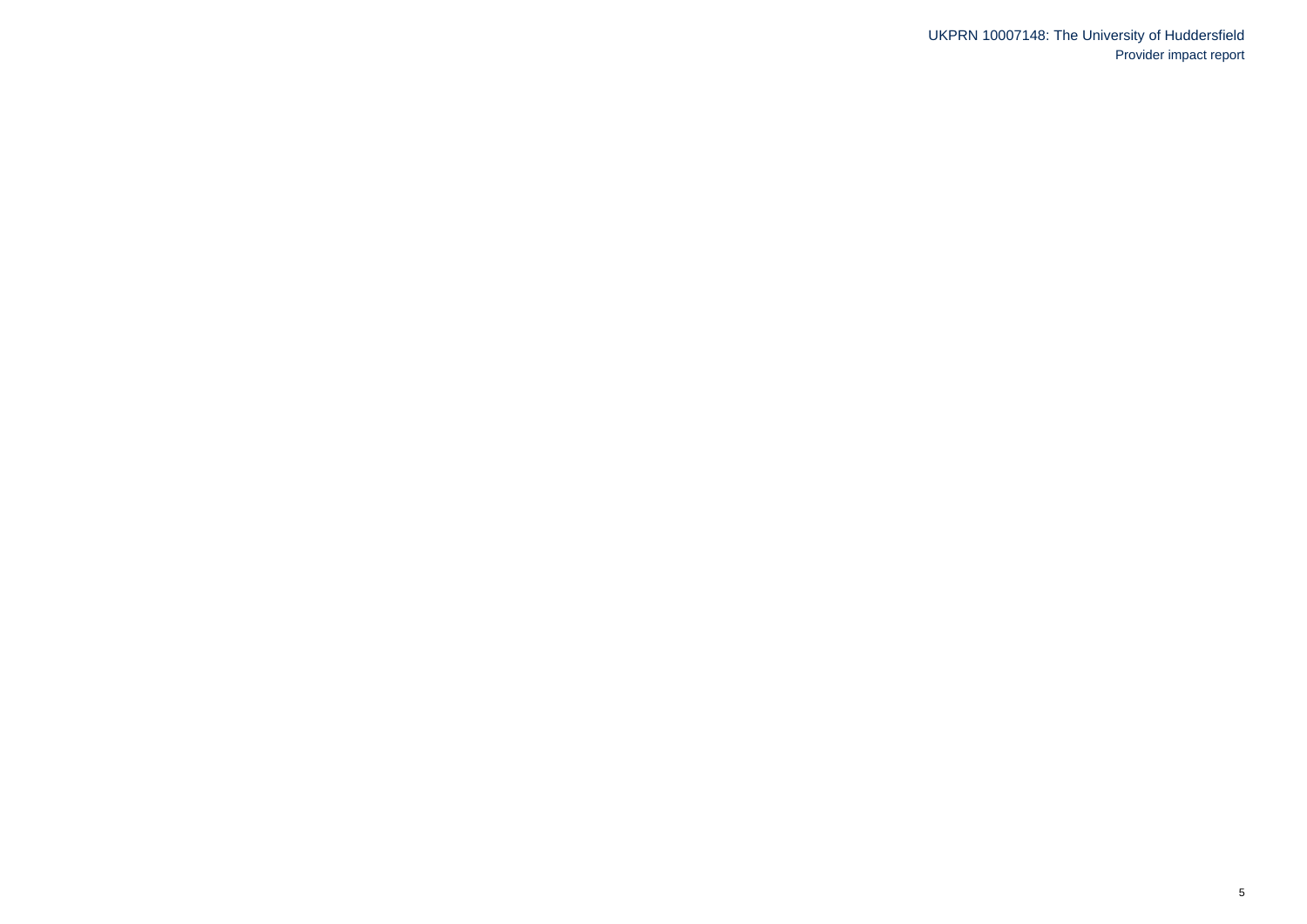# **Other milestones and targets**

| <b>Reference</b><br><b>Number</b><br>(lifecycle<br>stage) | <b>Description</b>                                                                                                                                                                                                           | <b>Baseline</b><br>year                                                           | <b>Baseline data</b> | 2018-19 milestone | 2019-20 milestone                | <b>Units of</b><br>target | <b>Comparison</b><br>year | <b>Actual</b><br>performance<br>in comparison<br>year | <b>Target self-</b><br>assessment |
|-----------------------------------------------------------|------------------------------------------------------------------------------------------------------------------------------------------------------------------------------------------------------------------------------|-----------------------------------------------------------------------------------|----------------------|-------------------|----------------------------------|---------------------------|---------------------------|-------------------------------------------------------|-----------------------------------|
| T16b_01<br>(Multiple)                                     | Working in partnership across the<br>region, Go Higher West Yorkshire<br>will provide bespoke support for<br>young people in public care and<br>care leaver, aged 5-25, through<br>sustained engagement                      | 2015-16                                                                           | 116                  | 131               |                                  | 136 Headcount             | 2019-20                   | 146                                                   | Expected<br>progress              |
| T16b_02<br>(Multiple)                                     | The young people in public care<br>and care leavers with sustained<br>engagement in activity via Go<br><b>Higher West Yorkshire will</b><br>increase in confidence through<br>exposure to new and challenging<br>experiences | Other<br>(please<br>give details<br>$\mathsf{I}$<br><b>Description</b><br>column) | 83                   | 90                | 90                               | Percentage                | 2019-20                   | 94                                                    | Expected<br>progress              |
| T16b_03<br>(Access)                                       | Working in collaboration with<br>partners, including HE providers,<br>Go Higher West Yorkshire will<br>engage learners from areas and<br>regions with low participation rates<br>in sustained engagement.                    | 2015-16                                                                           | 47                   | 110               | 120                              | Headcount                 | 2019-20                   | 123                                                   | Expected<br>progress              |
| T16b_04<br>(Access)                                       | Improvement in the 'Progress 8'<br>measure at the Park Lane<br>Academy in which we have had a<br>leading role in governance as<br>listed in Appendix B of our Access<br>agreement                                            | 2015-16                                                                           | $-1.13$              | <b>PILOT</b>      | to be determind in 2019-20<br>AA | Other                     | 2019-20                   | $-1.03$                                               | Expected<br>progress              |
| T16b_05<br>(Access)                                       | Improvement in the 'Progress 8'<br>measure at North Huddersfield<br>Trust School in which we have had<br>a leading role in governance as<br>listed in Appendix B of our Access<br>agreement                                  | 2015-16                                                                           | 0.27                 | <b>PILOT</b>      | to be determind in 2019-20<br>AA | Other                     | 2019-20                   |                                                       | $-0.53$ No progress               |
| T16b_06<br>(Access)                                       | Improvement in the 'Progress 8'<br>measure at Trinity<br>Academy/Maltings College in<br>which we have had a leading role<br>in governance as listed in<br>Appendix B of our Access<br>agreement                              | 2015-16                                                                           | 0.31                 | <b>PILOT</b>      | to be determind in 2019-20<br>AA | Other                     | 2019-20                   | 0.61                                                  | Expected<br>progress              |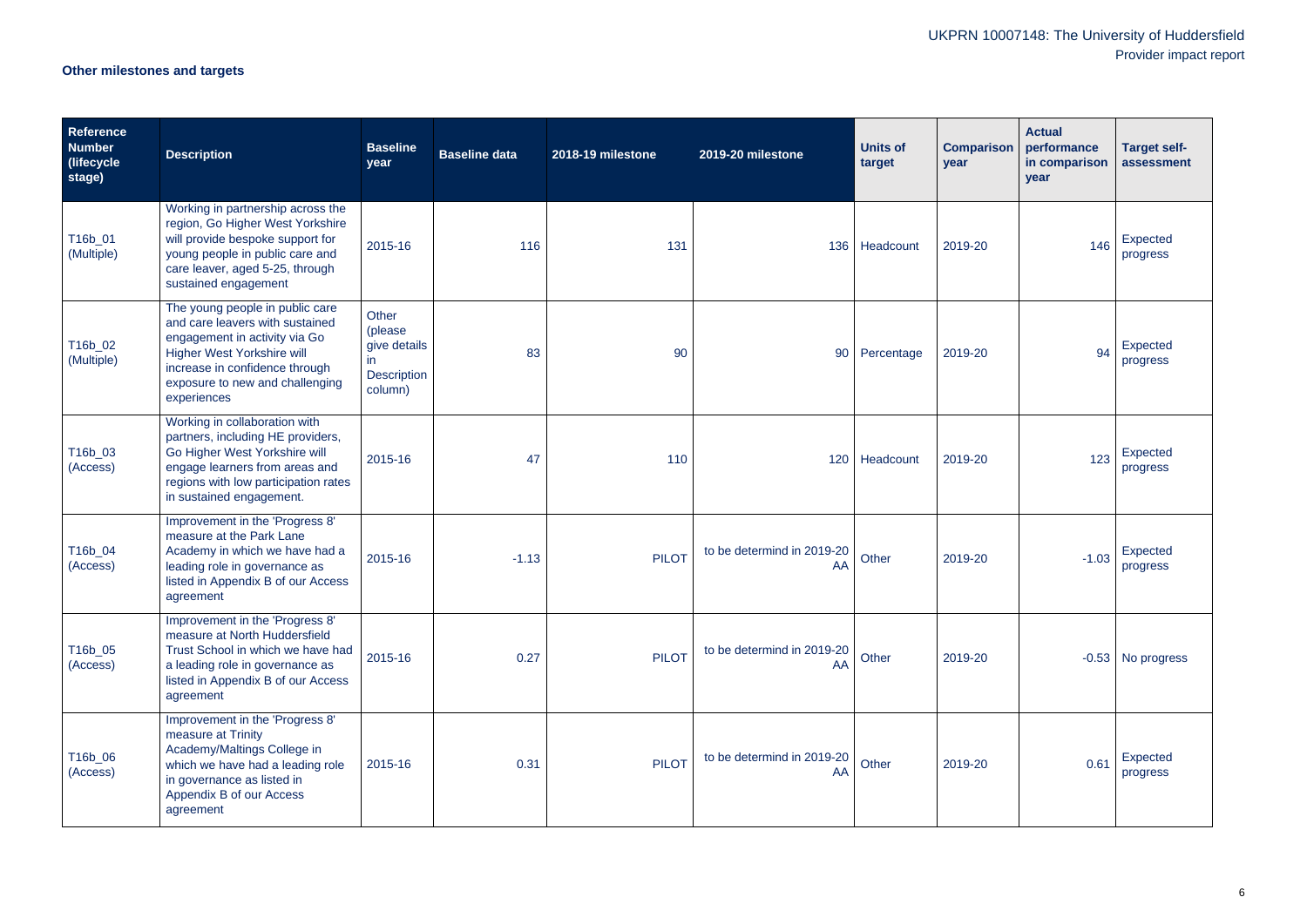| T16b_07<br>(Access) | Improvement in the 'Progress 8'<br>measure at Westborough High<br>School in which we have had a<br>leading role in governance as<br>listed in Appendix B of our Access<br>agreement | 2015-16 | $-0.22$ | <b>PILOT</b> | to be determind in 2019-20 $\big $ Other |  | 2019-20 |  | Expected<br>progress |
|---------------------|-------------------------------------------------------------------------------------------------------------------------------------------------------------------------------------|---------|---------|--------------|------------------------------------------|--|---------|--|----------------------|
|---------------------|-------------------------------------------------------------------------------------------------------------------------------------------------------------------------------------|---------|---------|--------------|------------------------------------------|--|---------|--|----------------------|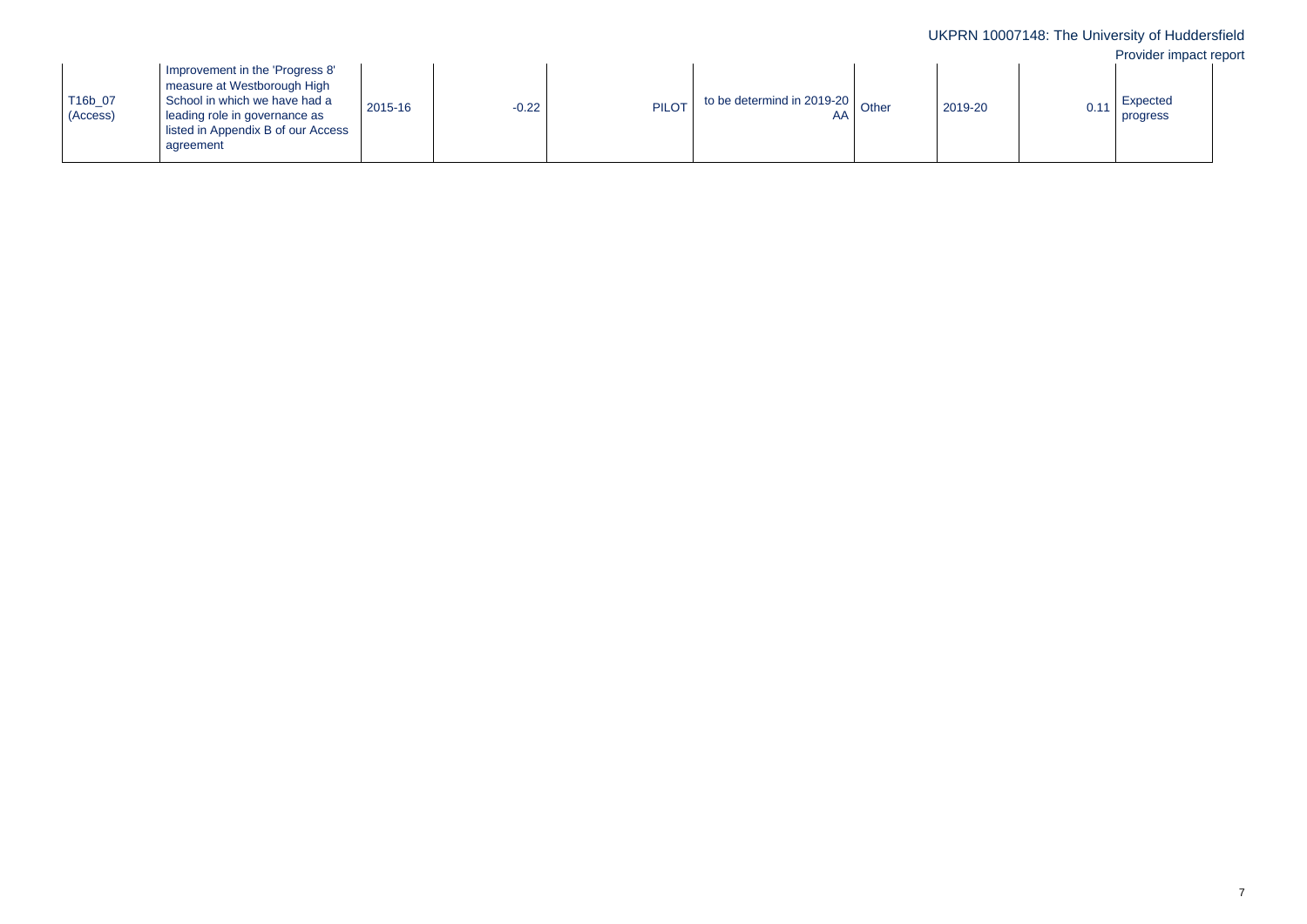#### **3. Investment commitments**

#### **3.1. Access and participation investment for the last audited year**

Please note that some differences in predicted vs actual spend may be due to reporting differences between academic and financial years.

| <b>Financial year</b>    | 2019-20             |                    |                  |  |  |  |
|--------------------------|---------------------|--------------------|------------------|--|--|--|
|                          | Predicted spend (£) | Actual spend $(E)$ | Difference (ppt) |  |  |  |
| <b>Access investment</b> | £1,317,550.00       | £1,213,000.00      | -8%              |  |  |  |
| <b>Financial Support</b> | £1,625,000.00       | £787,000.00        | -52%             |  |  |  |

#### **4. Action plan**

Where progress was less than expected The University of Huddersfield has made the following commitments to increase the rate of progress against their targets.

| <b>Reference</b><br><b>Number</b> | Steps that will be taken in the future to make expected progress against<br>target                                                                                                                                           |
|-----------------------------------|------------------------------------------------------------------------------------------------------------------------------------------------------------------------------------------------------------------------------|
| T16a 02                           | The future steps are being taken in our new APP from 20/21 onwards and this<br>has been reapproved for the 21/22 academic year as we are making expected<br>progress against our new commitments.                            |
| T16a 04                           | The future steps are being taken in our new APP from 20/21 onwards and this<br>has been reapproved for the 21/22 academic year as we are making expected<br>progress against our new commitments.                            |
| T16b 05                           | We will continue to monitor the performance against the measure and with the<br>enhanced input form a dean we hope to see progress. We will continue to<br>engage closely closely with the school to ensure future progress. |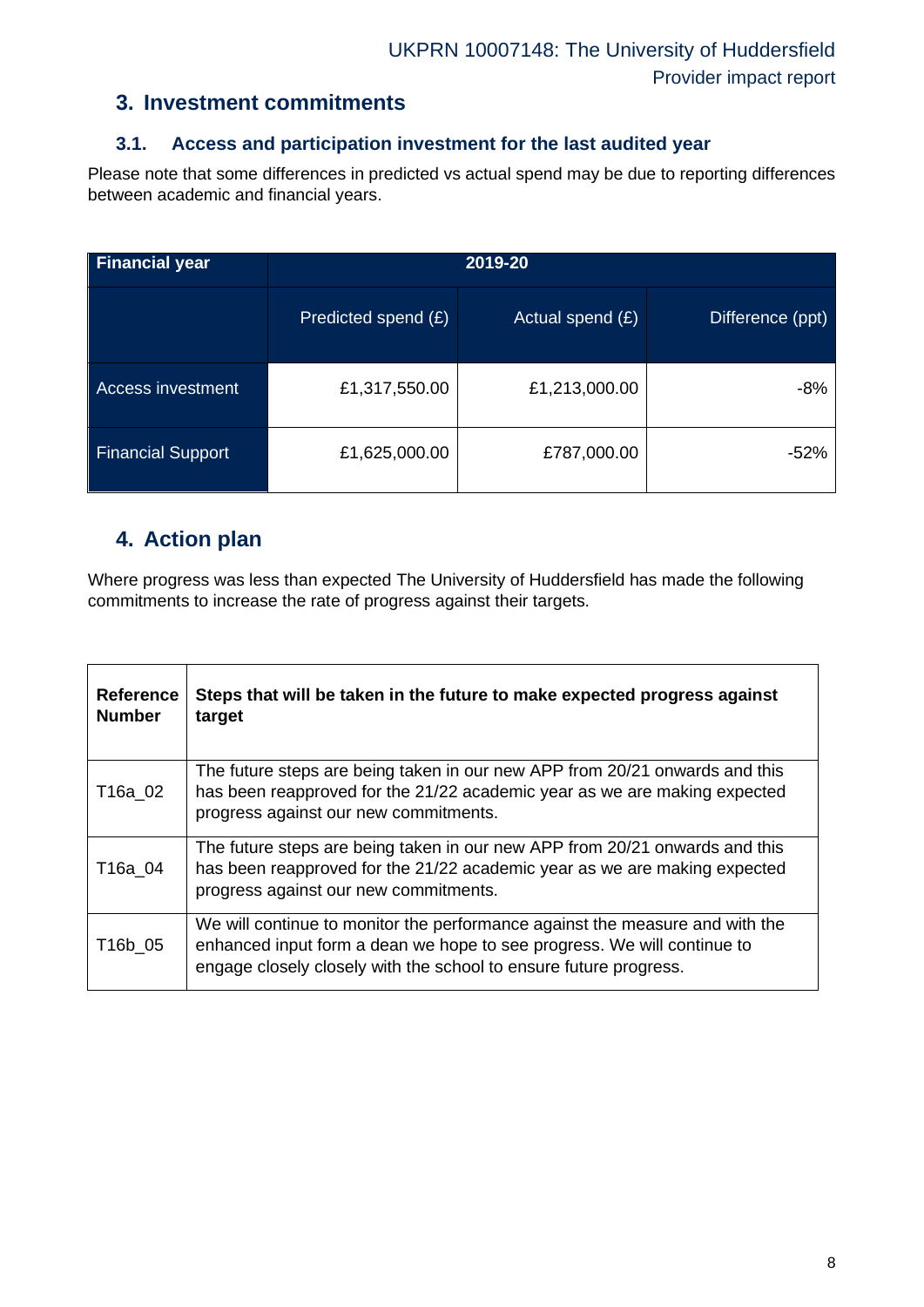# **5. Confirmation**

The University of Huddersfield confirms that:

| Student engagement                                                                                                                                                                                                                                       |  |  |  |  |  |
|----------------------------------------------------------------------------------------------------------------------------------------------------------------------------------------------------------------------------------------------------------|--|--|--|--|--|
| Have you worked with your students to help them complete the access and participation plan<br>monitoring student submission?                                                                                                                             |  |  |  |  |  |
| <b>No</b>                                                                                                                                                                                                                                                |  |  |  |  |  |
| Have you engaged with your student body in the design, evaluation, and monitoring of the plan?                                                                                                                                                           |  |  |  |  |  |
| Yes                                                                                                                                                                                                                                                      |  |  |  |  |  |
| Verification and sign off                                                                                                                                                                                                                                |  |  |  |  |  |
| The University of Huddersfield has confirmed that the information included in this impact report<br>is accurate, that it has been compiled in line with OfS guidance, and that it is being submitted on<br>behalf of the governing body of the provider. |  |  |  |  |  |
| Yes                                                                                                                                                                                                                                                      |  |  |  |  |  |
| Accountable officer sign off                                                                                                                                                                                                                             |  |  |  |  |  |
| Name<br>Prof Bob Cryan                                                                                                                                                                                                                                   |  |  |  |  |  |
| <b>Position</b><br><b>Vice Chancellor</b>                                                                                                                                                                                                                |  |  |  |  |  |
| b.cryan@hud.ac.uk                                                                                                                                                                                                                                        |  |  |  |  |  |
| 01484422288                                                                                                                                                                                                                                              |  |  |  |  |  |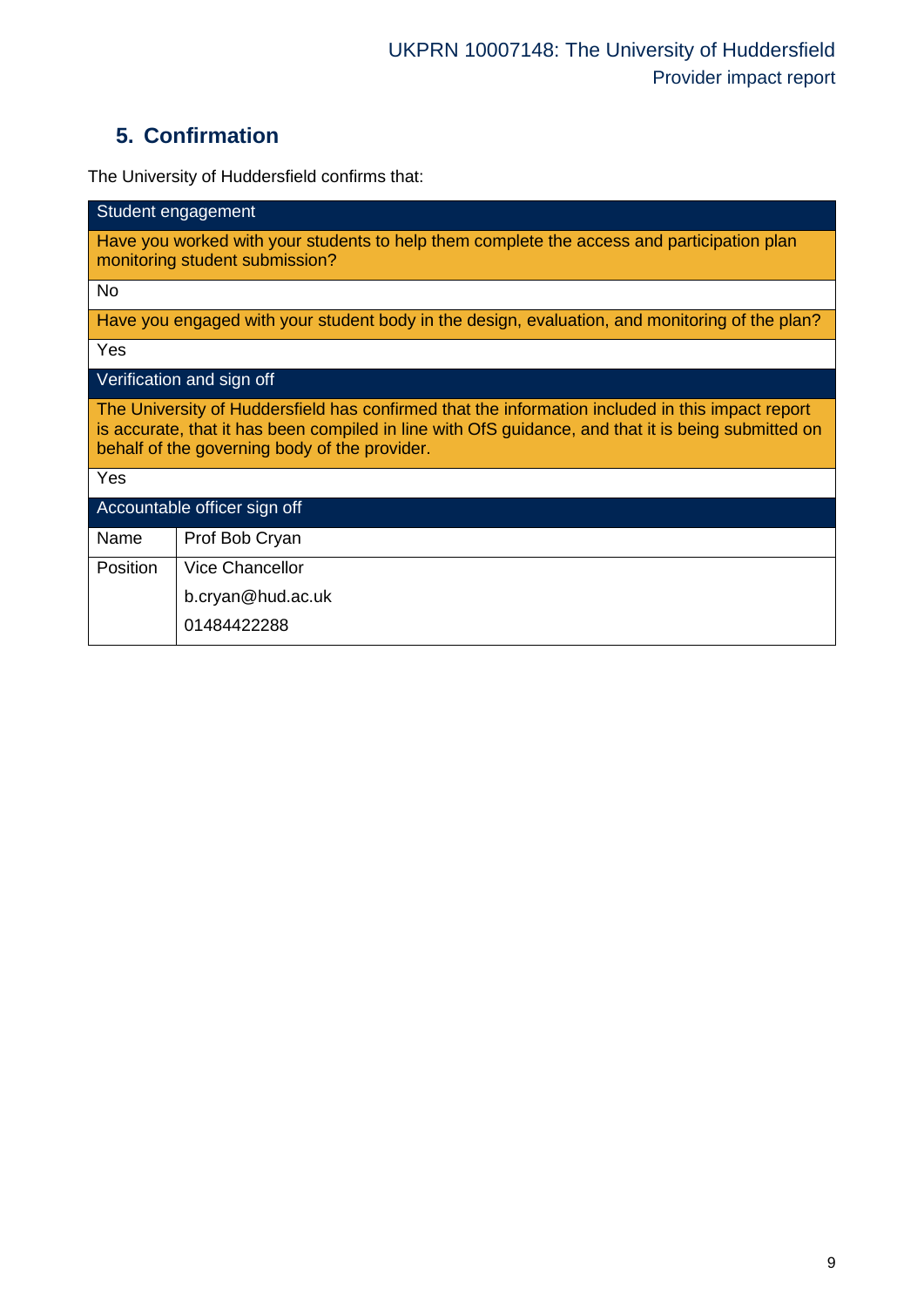#### **Annex A: Commentary on progress against targets**

The University of Huddersfield's commentary where progress against targets was less than expected.

#### **Target reference number: T16a\_02**

How have you met the commitments in your plan related to this target?

Even though there has been no progress against this commitment, this target has now been superceded by our 20/21 APP, the data demonstrates broadly consistent and contiuning strong performance by the University delivering on its goals.

Have you taken any additional steps other than that detailed in the plan to reach the selected milestone?

No

**Target reference number: T16a\_04**

How have you met the commitments in your plan related to this target?

Even though there has been no progress against this commitment, this target has now been superceded by our 20/21 APP, the data demonstrates broadly consistent and contiuning strong performance by the University delivering on its goals.

Have you taken any additional steps other than that detailed in the plan to reach the selected milestone?

No

**Target reference number: T16b\_05**

How have you met the commitments in your plan related to this target?

No

Have you taken any additional steps other than that detailed in the plan to reach the selected milestone?

We have refresehd out in put into the gocvernance at the school at a dean level to give a fresh impetus to the school.